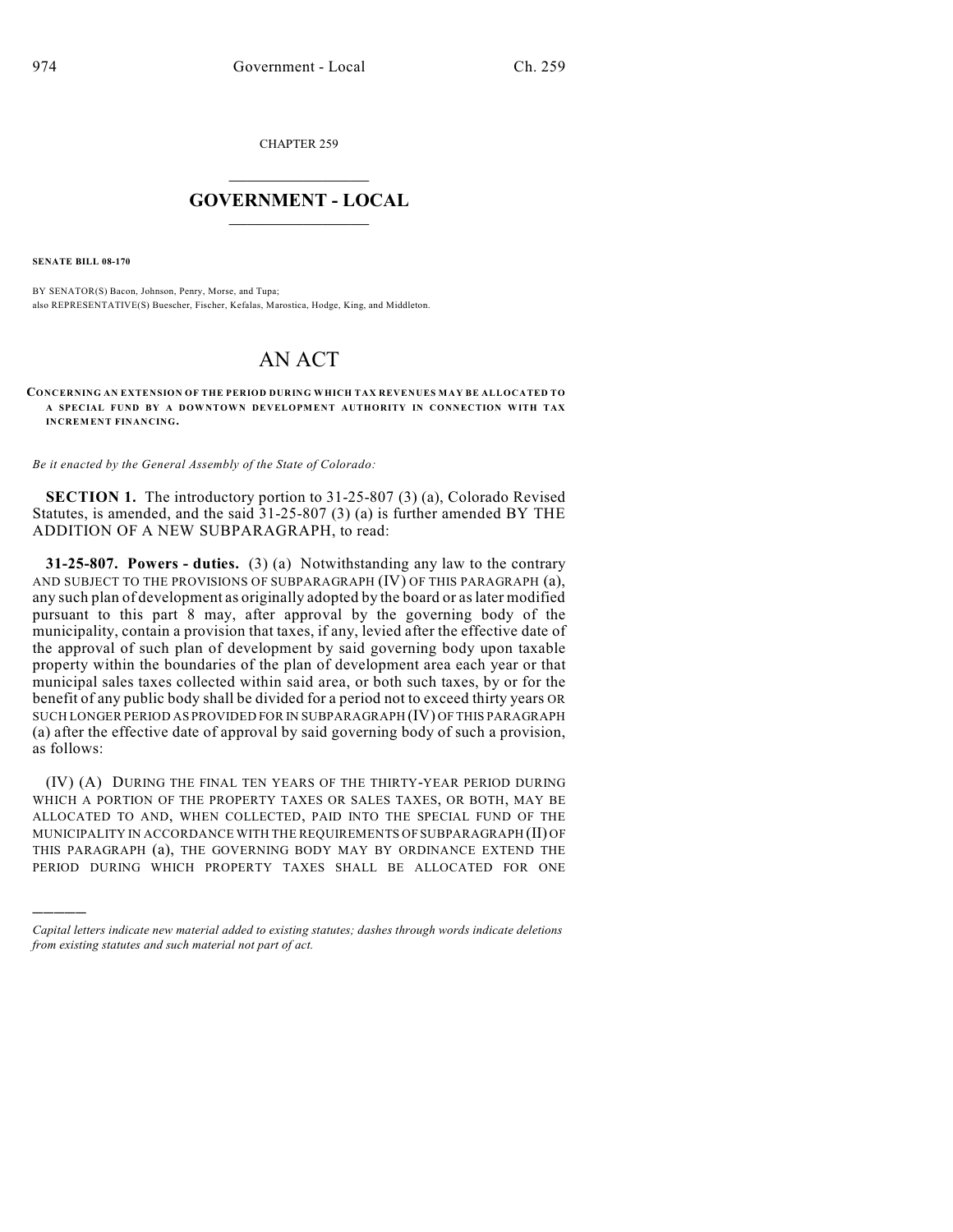ADDITIONAL EXTENSION OF TWENTY YEARS, WHICH EXTENSION SHALL COMMENCE UPON THE EXPIRATION OF THE ORIGINAL THIRTY-YEAR PERIOD, IF ON THE FIRST DAY OF THE TWENTY-YEAR EXTENSION PERIOD THE ESTABLISHED BASE YEAR FOR THE ALLOCATION OF PROPERTY TAXES PURSUANT TO SUBPARAGRAPH (II) OF THIS PARAGRAPH (a) IS ADVANCED FORWARD BY TEN YEARS AND, SUBSEQUENT TO THE COMPLETION OF THE FIRST TEN YEARS OF THE TWENTY-YEAR EXTENSION, THE BASE YEAR IS ADVANCED FORWARD BY ONE YEAR FOR EACH ADDITIONAL YEAR THROUGH THE COMPLETION OF THE TWENTY-YEAR EXTENSION. THE GOVERNING BODY MAY ALSO BY ORDINANCE EXTEND THE PERIOD DURING WHICH SALES TAXES SHALL BE ALLOCATED FOR ONE ADDITIONAL EXTENSION OF TWENTY YEARS WITH NO CHANGE TO THE ESTABLISHED SALES TAX BASE YEAR. NOTWITHSTANDING ANY OTHER PROVISION OF THIS SUBPARAGRAPH (IV), ANY EXTENSION AUTHORIZED PURSUANT TO THIS SUBPARAGRAPH (IV) MAY ONLY BE CONSIDERED BY THE GOVERNING BODY DURING THE FINAL TEN YEARS OF THE ORIGINAL THIRTY-YEAR PERIOD.

(B) IN CONNECTION WITH AN EXTENSION IMPLEMENTED PURSUANT TO SUB-SUBPARAGRAPH (A) OF THIS SUBPARAGRAPH (IV), ON AN ANNUAL BASIS FIFTY PERCENT OF THE PROPERTY TAXES LEVIED, OR SUCH GREATER AMOUNT AS MAY BE SET FORTH IN AN AGREEMENT NEGOTIATED BY THE MUNICIPALITY AND THE RESPECTIVE PUBLIC BODIES, AND ALLOCATED IN ACCORDANCE WITH THE REQUIREMENTS OF SUBPARAGRAPH (II) OF THIS PARAGRAPH (a) SHALL BE PAID INTO THE SPECIAL FUND OF THE MUNICIPALITY AND THE BALANCE OF SUCH TAXES SHALL BE PAID INTO THE FUNDS OF THE OTHER PUBLIC BODIES BY OR FOR WHICH SUCH TAXES ARE COLLECTED. NOT LATER THAN AUGUST 1 OF EACH CALENDAR YEAR, THE GOVERNING BODY SHALL CERTIFY TO THE COUNTY ASSESSOR AN ITEMIZED LIST OF THE PROPERTY TAX DISTRIBUTION PERCENTAGES ATTRIBUTABLE TO THE SPECIAL FUND OF THE MUNICIPALITY PURSUANT TO THIS SUB-SUBPARAGRAPH (B) FROM THE MILL LEVIES TO BE CERTIFIED BY EACH PUBLIC BODY. WHEN CERTIFYING VALUES TO TAXING ENTITIES PURSUANT TO SECTIONS 39-1-111 (5), 39-5-121 (2), AND 39-5-128, C.R.S., THE ASSESSOR SHALL CERTIFY ONLY THE PERCENTAGE OF INCREMENT VALUE ATTRIBUTABLE TO THE SPECIAL FUND PURSUANT TO THIS SUB-SUBPARAGRAPH (B) AS CERTIFIED BY THE GOVERNING BODY.

**SECTION 2.** 31-25-807 (3), Colorado Revised Statutes, is amended BY THE ADDITION OF A NEW PARAGRAPH to read:

**31-25-807. Powers - duties.** (3) (f) THE MANNER AND METHOD BY WHICH THE REQUIREMENTS OF SUBPARAGRAPH (IV) OF PARAGRAPH (a) OF THIS SUBSECTION (3) ARE TO BE IMPLEMENTED BY THE COUNTY ASSESSORS SHALL BE CONTAINED IN SUCH MANUALS, APPRAISAL PROCEDURES, AND INSTRUCTIONS, AS APPLICABLE, THAT THE PROPERTY TAX ADMINISTRATOR IS AUTHORIZED TO PREPARE AND PUBLISH PURSUANT TO SECTION 39-2-109 (1) (e), C.R.S.

**SECTION 3. Effective date - applicability.** (1) This act shall take effect at 12:01 a.m. on the day following the expiration of the ninety-day period after final adjournment of the general assembly that is allowed for submitting a referendum petition pursuant to article V, section 1 (3) of the state constitution, (August 6, 2008, if adjournment sine die is on May 7, 2008); except that, if a referendum petition is filed against this act or an item, section, or part of this act within such period, then the act, item, section, or part, if approved by the people, shall take effect on the date of the official declaration of the vote thereon by proclamation of the governor.